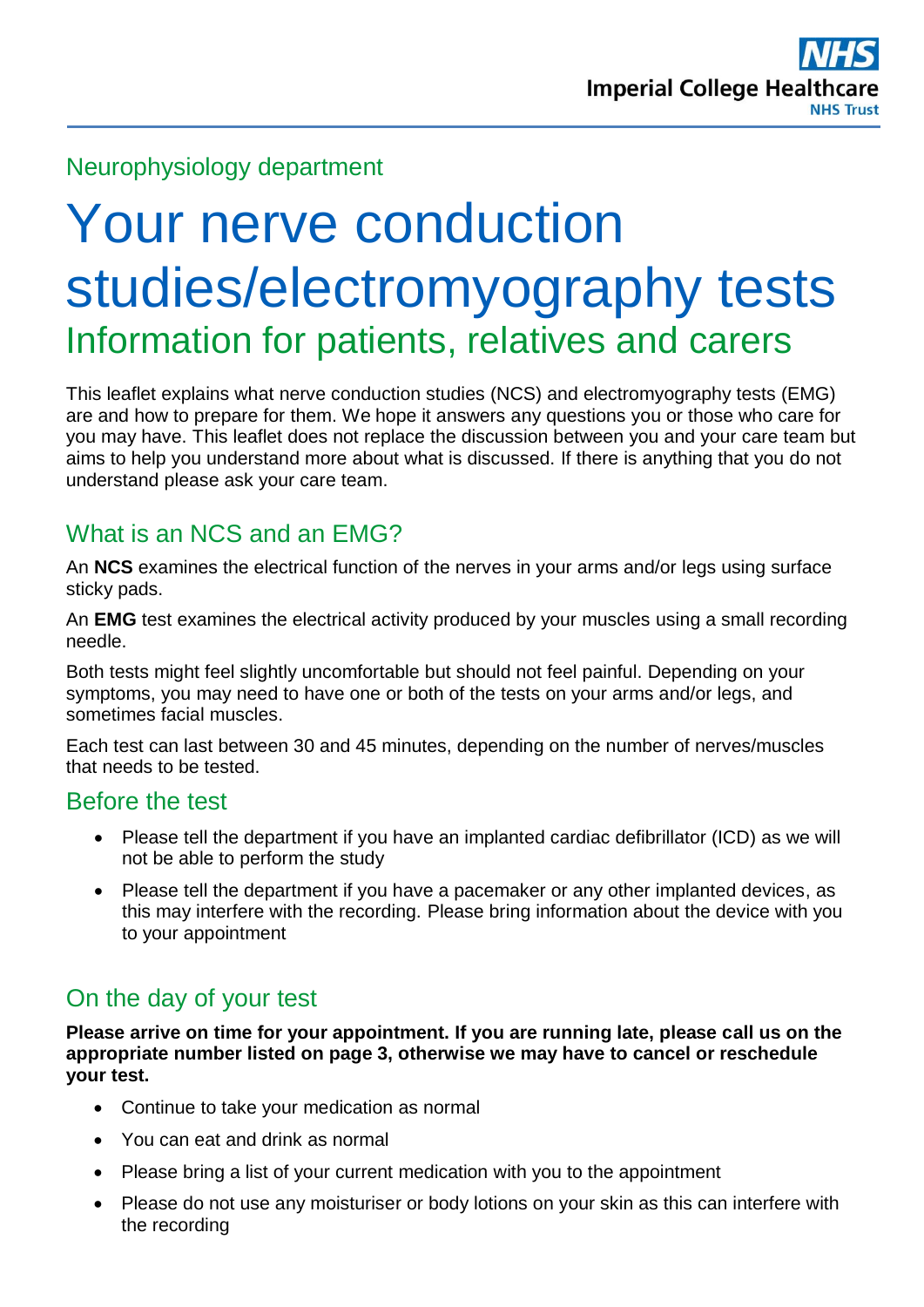• Please wear loose clothing such as trousers and a top which you can roll up. If the clothing is not appropriate for the test, we may ask you to remove parts of it or wear a hospital gown

### During the appointment

- When you arrive at your appointment you will be called in by the clinical physiologist/consultant neurophysiologist who will explain the test, answer any questions you have and ask you to sign a consent form
- We will ask you about your medical history and to see the list of your current medication, including any blood-thinning medication such as Warfarin.
- The temperature of your hands and/or legs will be taken. If they are not warm enough, we will ask you to sit with your hands/feet in warm water for a few minutes.
- **The NCS:** your clinical physiologist or a consultant neurophysiologist will attach small surface pads on your arms and/or legs. The nerves will be stimulated using small electrical impulses which can feel like a pulsing sensation and can make your muscles twitch slightly
- **The EMG test:** a consultant neurophysiologist will insert a small, fine needle into your muscles. This will feel like a pinprick and may cause a small amount of bleeding. The recording is taken while the muscle is relaxed and tensed
- Once the test is completed, the pads/needles will be removed and the area will be gently cleaned
- The results will be analysed and a report will be sent to your consultant within three weeks

# Risk or complications following the test

- There are no known side effects to having an NCS
- After an EMG test, there is a small chance of localised bruising. Your muscles might feel sore for a short time after the test. If you are concerned or the symptoms continue please contact your GP

#### Contact us

If you cannot make your test or have any questions or concerns about your appointment please contact the relevant neurophysiology department:

- St Marys Hospital: **020 3312 6628**
- Charing Cross Hospital: **020 3311 1329 / 7515**

We are open Monday–Friday, 09.00–17.00.